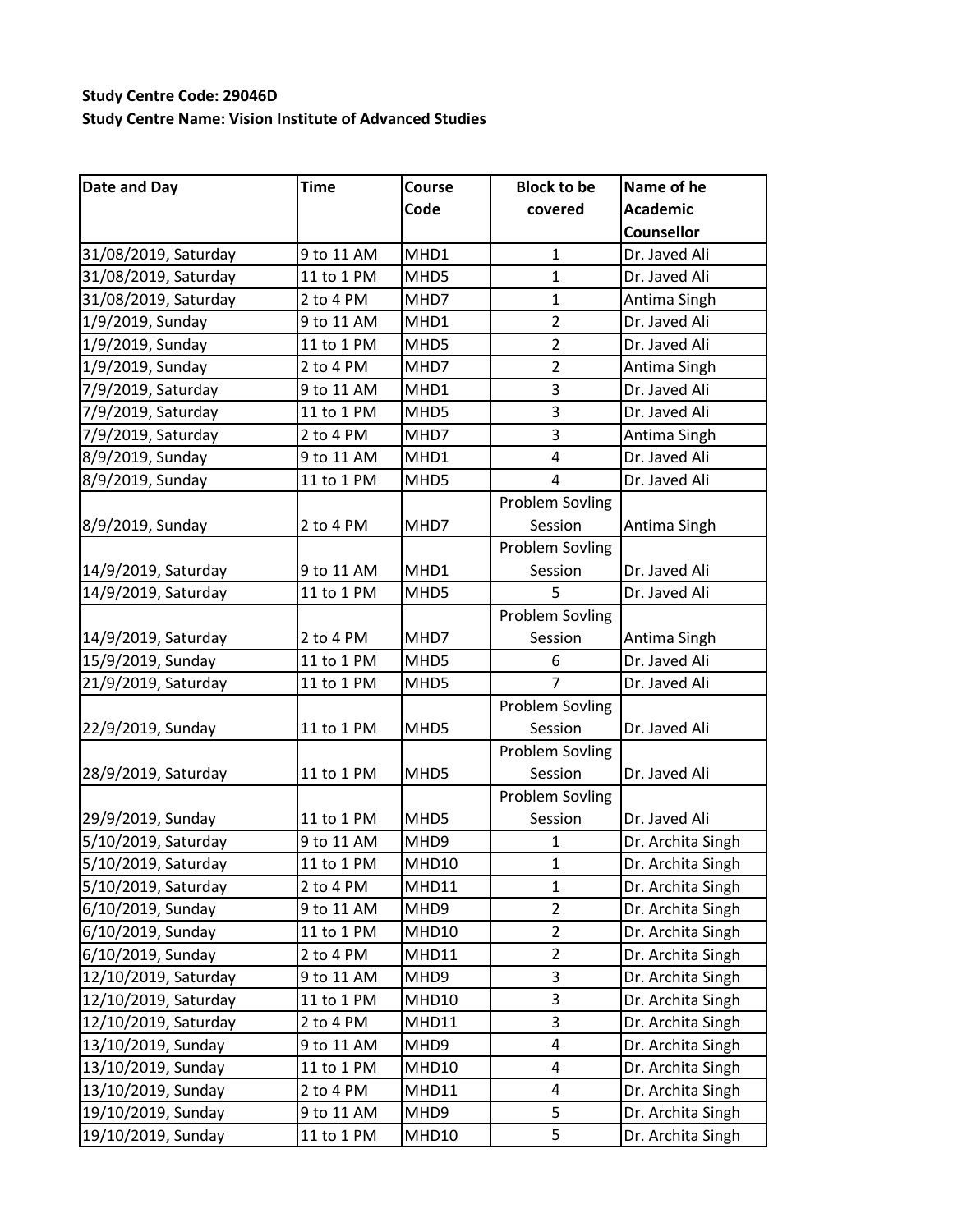|                      |            |                   | Problem Sovling        |                   |
|----------------------|------------|-------------------|------------------------|-------------------|
| 19/10/2019, Sunday   | 2 to 4 PM  | MHD11             | Session                | Dr. Archita Singh |
| 5/10/2019, Saturday  | 9 to 11 AM | MHD13             | 1                      | Dr. Amit          |
| 5/10/2019, Saturday  | 11 to 1 PM | MHD14             | $\mathbf{1}$           | Dr. Amit          |
| 5/10/2019, Saturday  | 2 to 4 PM  | MHD15             | $\mathbf{1}$           | Dr. Amit          |
| 6/10/2019, Sunday    | 9 to 11 AM | MHD13             | $\overline{2}$         | Dr. Amit          |
| 6/10/2019, Sunday    | 11 to 1 PM | MHD14             | $\overline{2}$         | Dr. Amit          |
| 6/10/2019, Sunday    | 2 to 4 PM  | MHD15             | $\overline{2}$         | Dr. Amit          |
| 12/10/2019, Saturday | 9 to 11 AM | MHD13             | 3                      | Dr. Amit          |
| 12/10/2019, Saturday | 11 to 1 PM | MHD14             | 3                      | Dr. Amit          |
| 12/10/2019, Saturday | 2 to 4 PM  | MHD15             | 3                      | Dr. Amit          |
| 13/10/2019, Sunday   | 9 to 11 AM | MHD13             | 4                      | Dr. Amit          |
| 13/10/2019, Sunday   | 11 to 1 PM | MHD14             | 4                      | Dr. Amit          |
| 13/10/2019, Sunday   | 2 to 4 PM  | MHD15             | 4                      | Dr. Amit          |
| 19/10/2019, Sunday   | 9 to 11 AM | MHD13             | 5                      | Dr. Amit          |
| 19/10/2019, Sunday   | 11 to 1 PM | MHD14             | 5                      | Dr. Amit          |
|                      |            |                   | <b>Problem Sovling</b> |                   |
| 19/10/2019, Sunday   | 2 to 4 PM  | MHD15             | Session                | Dr. Amit          |
| 5/10/2019, Saturday  | 9 to 11 AM | MHD17             | 1                      | Dr. Asha          |
| 5/10/2019, Saturday  | 11 to 1 PM | MHD18             | 1                      | Dr. Asha          |
| 5/10/2019, Saturday  | 2 to 4 PM  | MHD19             | $\mathbf{1}$           | Dr. Asha          |
| 6/10/2019, Sunday    | 9 to 11 AM | MHD17             | $\overline{2}$         | Dr. Asha          |
| 6/10/2019, Sunday    | 11 to 1 PM | MHD18             | $\overline{2}$         | Dr. Asha          |
| 6/10/2019, Sunday    | 2 to 4 PM  | MHD19             | $\overline{2}$         | Dr. Asha          |
| 12/10/2019, Saturday | 9 to 11 AM | MHD17             | 3                      | Dr. Asha          |
| 12/10/2019, Saturday | 11 to 1 PM | MHD18             | 3                      | Dr. Asha          |
| 12/10/2019, Saturday | 2 to 4 PM  | MHD19             | 3                      | Dr. Asha          |
| 13/10/2019, Sunday   | 9 to 11 AM | MHD17             | 4                      | Dr. Asha          |
| 13/10/2019, Sunday   | 11 to 1 PM | MHD18             | 4                      | Dr. Asha          |
| 13/10/2019, Sunday   | 2 to 4 PM  | MHD19             | 4                      | Dr. Asha          |
| 19/10/2019, Sunday   | 9 to 11 AM | MHD17             | 5                      | Dr. Asha          |
| 19/10/2019, Sunday   | 11 to 1 PM | MHD18             | 5                      | Dr. Asha          |
|                      |            |                   | Problem Sovling        |                   |
| 19/10/2019, Sunday   | 2 to 4 PM  | MHD19             | Session                | Dr. Asha          |
| 20/10/2019, Saturday | 11 to 1 PM | MHD12             | $\mathbf{1}$           | Dr. Archita Singh |
| 20/10/2019, Saturday | 11 to 1 PM | MHD16             | 1                      | Dr. Amit          |
| 20/10/2019, Saturday | 11 to 1 PM | MHD <sub>20</sub> | 1                      | Dr. Asha          |
| 26/10/2019, Saturday | 11 to 1 PM | MHD12             | $\overline{2}$         | Dr. Archita Singh |
| 26/10/2019, Saturday | 11 to 1 PM | MHD16             | $\overline{2}$         | Dr. Amit          |
| 26/10/2019, Saturday | 11 to 1 PM | MHD <sub>20</sub> | $\overline{2}$         | Dr. Asha          |
| 2/11/2019, Saturday  | 11 to 1 PM | MHD12             | 3                      | Dr. Archita Singh |
| 2/11/2019, Saturday  | 11 to 1 PM | MHD16             | 3                      | Dr. Amit          |
| 2/11/2019, Saturday  | 11 to 1 PM | MHD <sub>20</sub> | 3                      | Dr. Asha          |
| 3/11/2019, Sunday    | 11 to 1 PM | MHD12             | 4                      | Dr. Archita Singh |
| 3/11/2019, Sunday    | 11 to 1 PM | MHD16             | 4                      | Dr. Amit          |
| 3/11/2019, Sunday    | 11 to 1 PM | MHD <sub>20</sub> | 4                      | Dr. Asha          |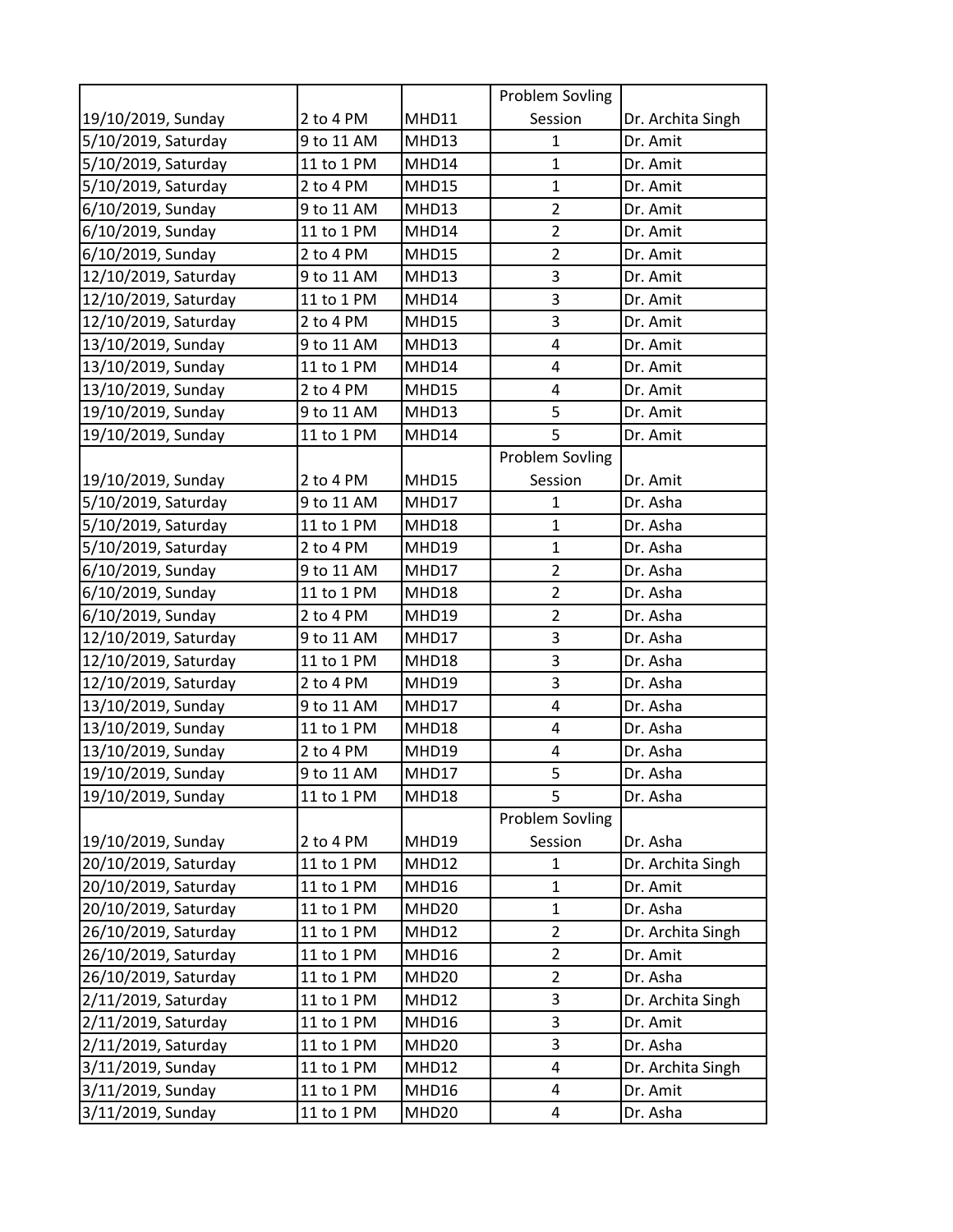|                     |            |       | Problem Sovling        |                   |
|---------------------|------------|-------|------------------------|-------------------|
| 9/11/2019, Saturday | 11 to 1 PM | MHD12 | Session                | Dr. Archita Singh |
|                     |            |       | <b>Problem Sovling</b> |                   |
| 9/11/2019, Saturday | 11 to 1 PM | MHD16 | Session                | IDr. Amit         |
|                     |            |       | Problem Sovling        |                   |
| 9/11/2019, Saturday | 11 to 1 PM | MHD20 | Session                | Dr. Asha          |

**NOTE:- The Schedule maybe modified as per the convenience of the Counsellors in special circumstances.**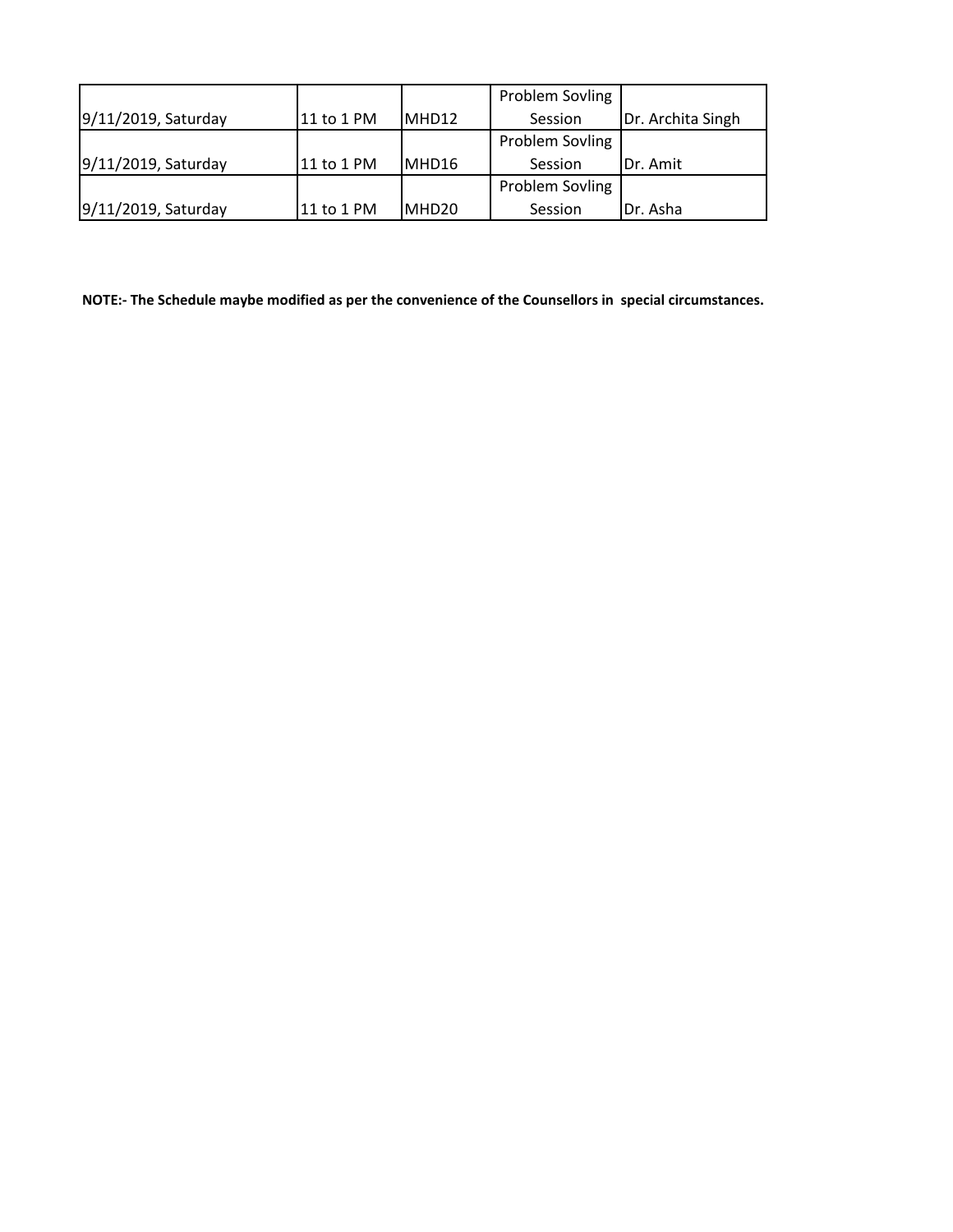## **Month & Year:- Aug, Sep, Oct, Nov 2019 Programme: MHD**

| Venue    | if A/V Cassettes to be |
|----------|------------------------|
|          | used                   |
|          |                        |
| Room No. | Y/N                    |
| 8        |                        |
| 9        |                        |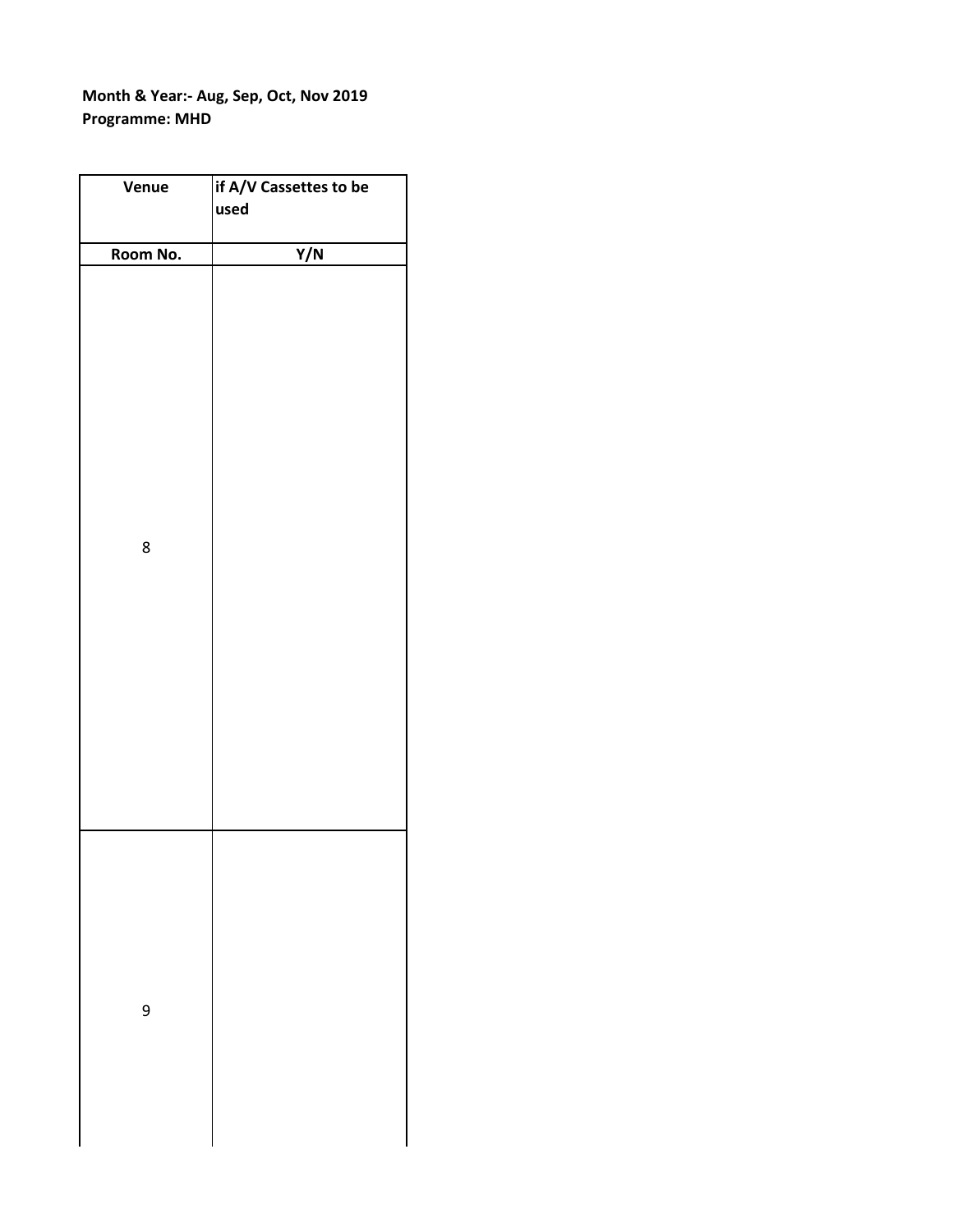| 10                                                                                                                                       |  |
|------------------------------------------------------------------------------------------------------------------------------------------|--|
| $\overline{\mathcal{A}}$                                                                                                                 |  |
| 9<br>10<br>$\overline{\mathbf{r}}$<br>$\overline{9}$<br>$10\,$<br>$\overline{\mathbf{r}}$<br>9<br>$10\,$<br>$\overline{\mathbf{r}}$<br>9 |  |
| $\overline{10}$<br>$\overline{\mathbf{r}}$                                                                                               |  |